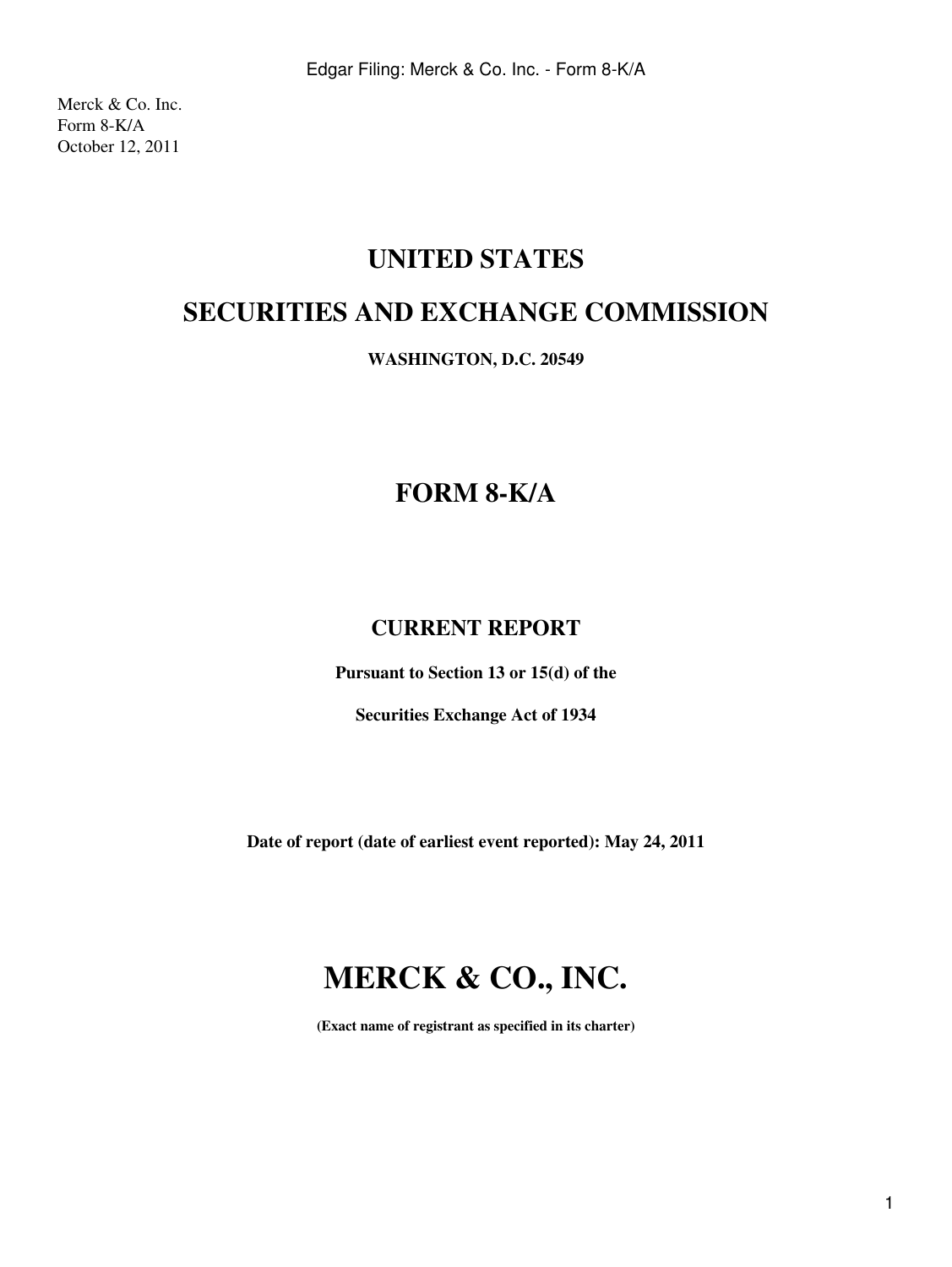### Edgar Filing: Merck & Co. Inc. - Form 8-K/A

**New Jersey 1-6571 22-1918501 (State or other jurisdiction**

**(Commission**

**(I.R.S. Employer**

**of incorporation or organization)**

**file number)**

**Identification No.)**

**One Merck Drive, P.O. Box 100, Whitehouse Station, NJ 08889 (Address of principal executive offices) (Zip code) Registrant** s telephone number, including area code: (908) 423-1000

Check the appropriate box below if the Form 8-K filing is intended to simultaneously satisfy the filing obligation of the registrant under any of the following provisions:

- ¨ Written communications pursuant to Rule 425 under the Securities Act (17 CFR 230.425)
- ¨ Soliciting material pursuant to Rule 14a-12 under the Exchange Act (17 CFR 240.14a-12)
- ¨ Pre-commencement communications pursuant to Rule 14d2(b) under the Exchange Act (17 CFR 240.14d-2(b))
- ¨ Pre-commencement communications pursuant to Rule 13e4(c) under the Exchange Act (17 CFR 240.13e-4(c))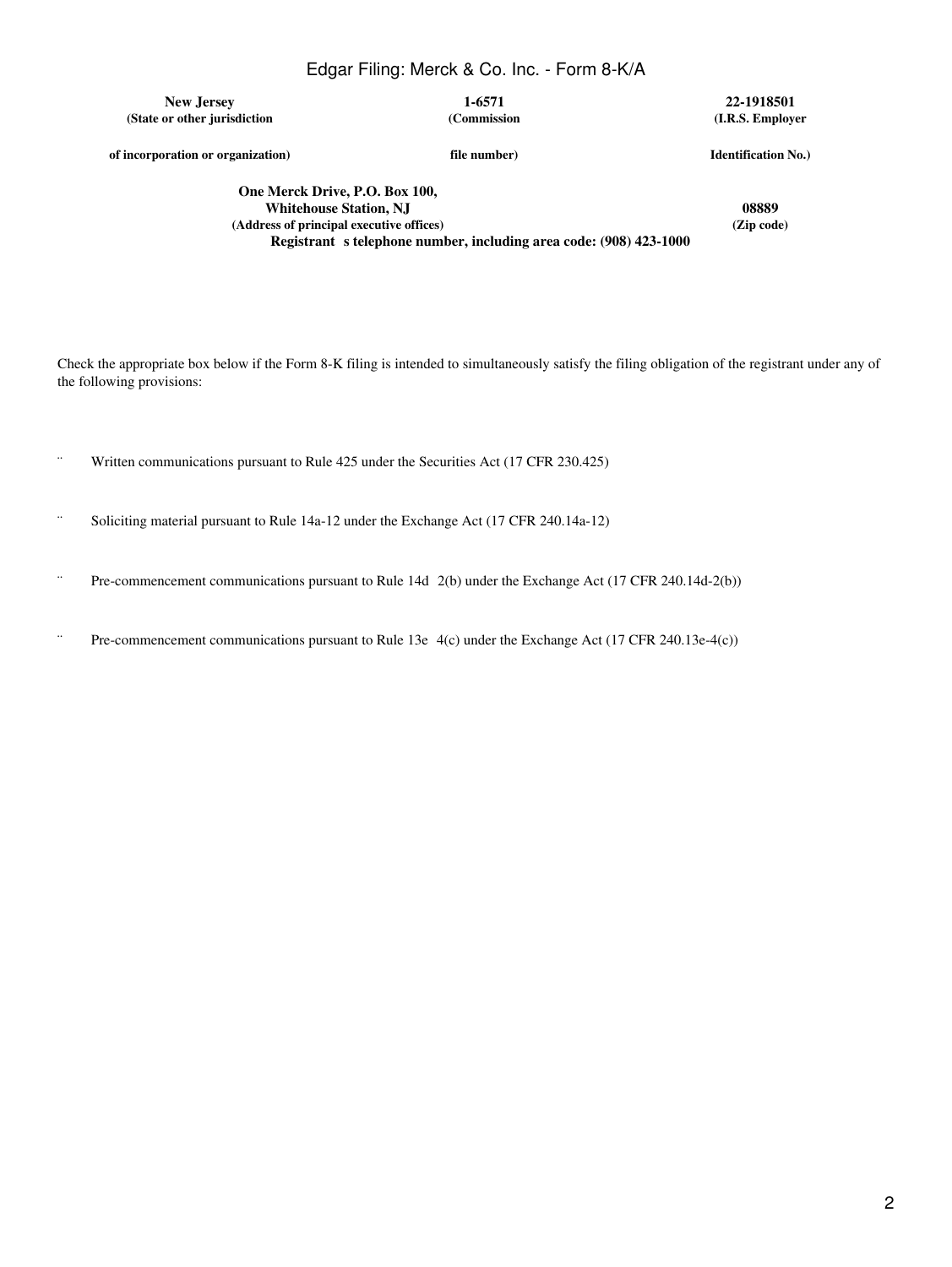### **Explanatory Note**

Merck & Co., Inc. (the Company) is filing this Amendment on Form 8 K/A to the Company s Current Report on Form 8 K dated May 24, 2011, which was filed with the U.S. Securities and Exchange Commission on May 27, 2011 (the Original Report), to disclose the decision of the Board of Directors of the Company regarding how frequently to hold a shareholder non-binding advisory vote on the compensation of the named executive officers. Except for the foregoing, this amendment does not amend, modify or update the disclosures contained in the Original Report.

### **Item 5.07. Submission of Matters to a Vote of Security Holders**

In accordance with the Board of Directors recommendation, and based on the results of the vote reported under Item 5.07 of the Original Report, the Company will hold an annual non-binding advisory vote on the compensation of the named executive officers listed in the proxy statement for its Annual Meeting of Shareholders.

- 2 -